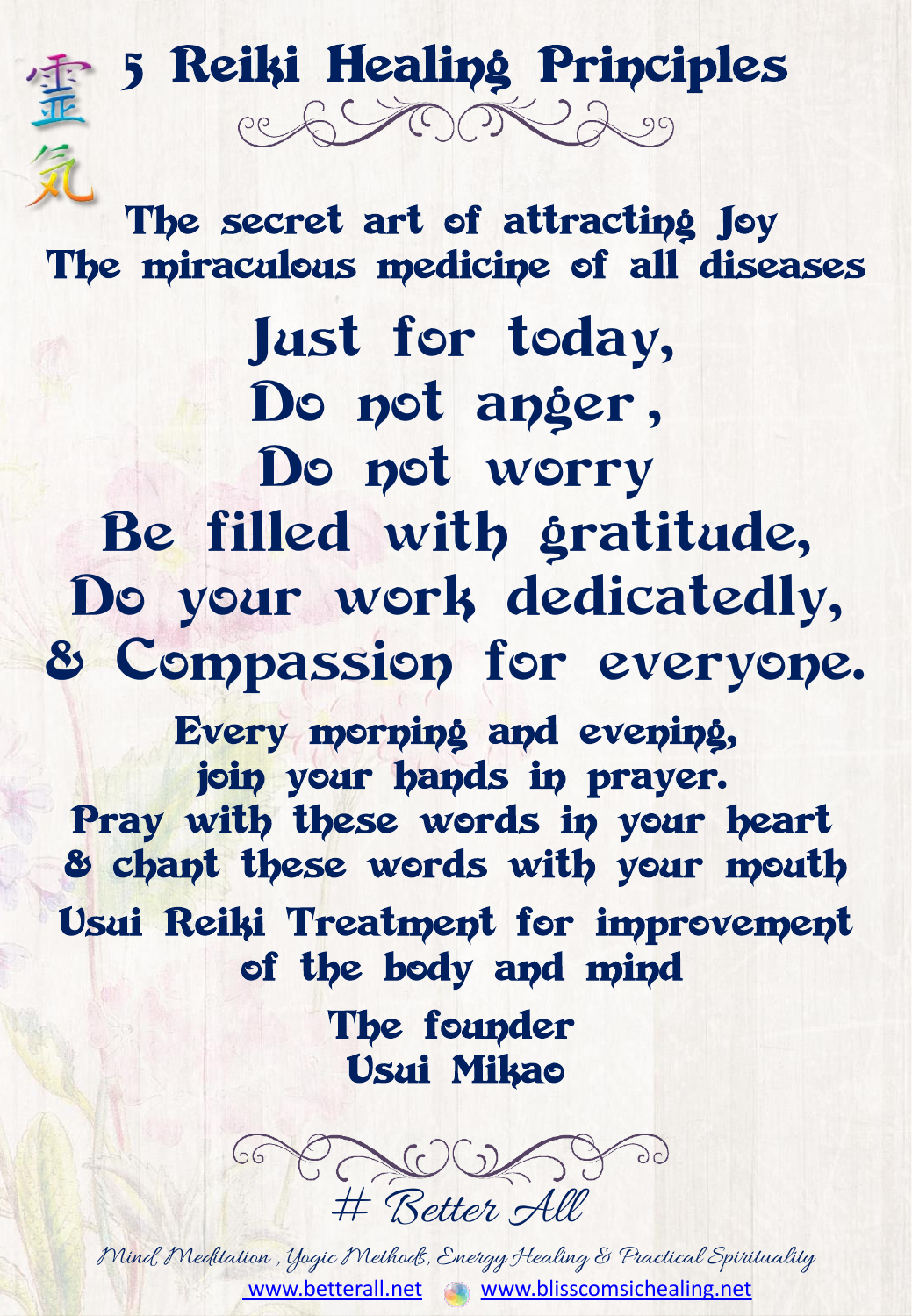## रेकी हीलिंग के पांच सिद्धांत



आनिंद आमिंलित करन े क रहस्य । सभी बीमारियों की चमत्कारी दवा।

बस आज के लिए क्रोध मत करो लचिंत मत करो और क ृ तज्ञत िे भरे रहो अपने को काम पर समर्पित करो लोगों के प्रति दयालु रहो

<u>हर स्रुबह और शाम, प्रार्थना में अपने हाथों को जोड़ें ।</u> <u>इन शब्दों से दिल में प्रार्थना करें |</u> इन शब्दों का मुंह से जप करें <mark>।</mark>

शरीर और मन में सुधार के लिए उसुई रेकी उपचार **।** संस्थापक मिकाओ उसुई



Mind, Meditation , Yogic Methods, Energy Healing & Practical Spirituality [www.betterall.net](http://www.betterall.net/) [www.blisscomsichealing.net](http://www.blisscomsichealing.net/)